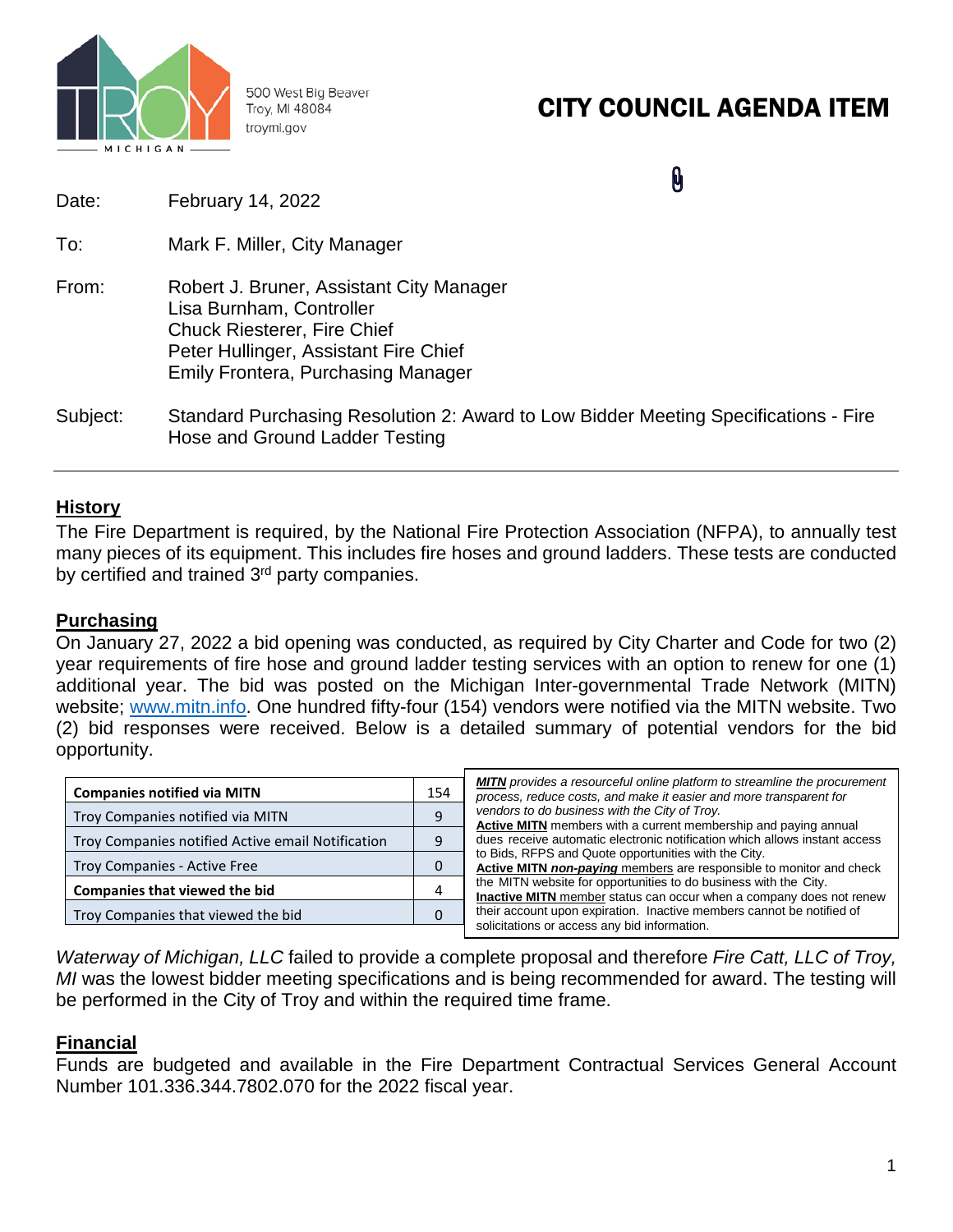

500 West Big Beaver Troy, MI 48084 troymi.gov

## CITY COUNCIL AGENDA ITEM

### **Recommendation**

City management recommends awarding a contract to furnish all equipment, material and labor for fire hose and ground ladder testing for two (2) years with an option to renew for one (1) additional year to low bidder meeting specifications *Fire Catt, LLC of Troy, MI* for an estimated total cost of \$17,600 for fiscal year 2022 year and \$21,695 for fiscal year 2023, at prices contained in the bid tabulation opened January 27<sup>th</sup>, 2022. The award is contingent upon the contractor's submission of properly executed bid documents including insurance certificates, and all specified requirements.